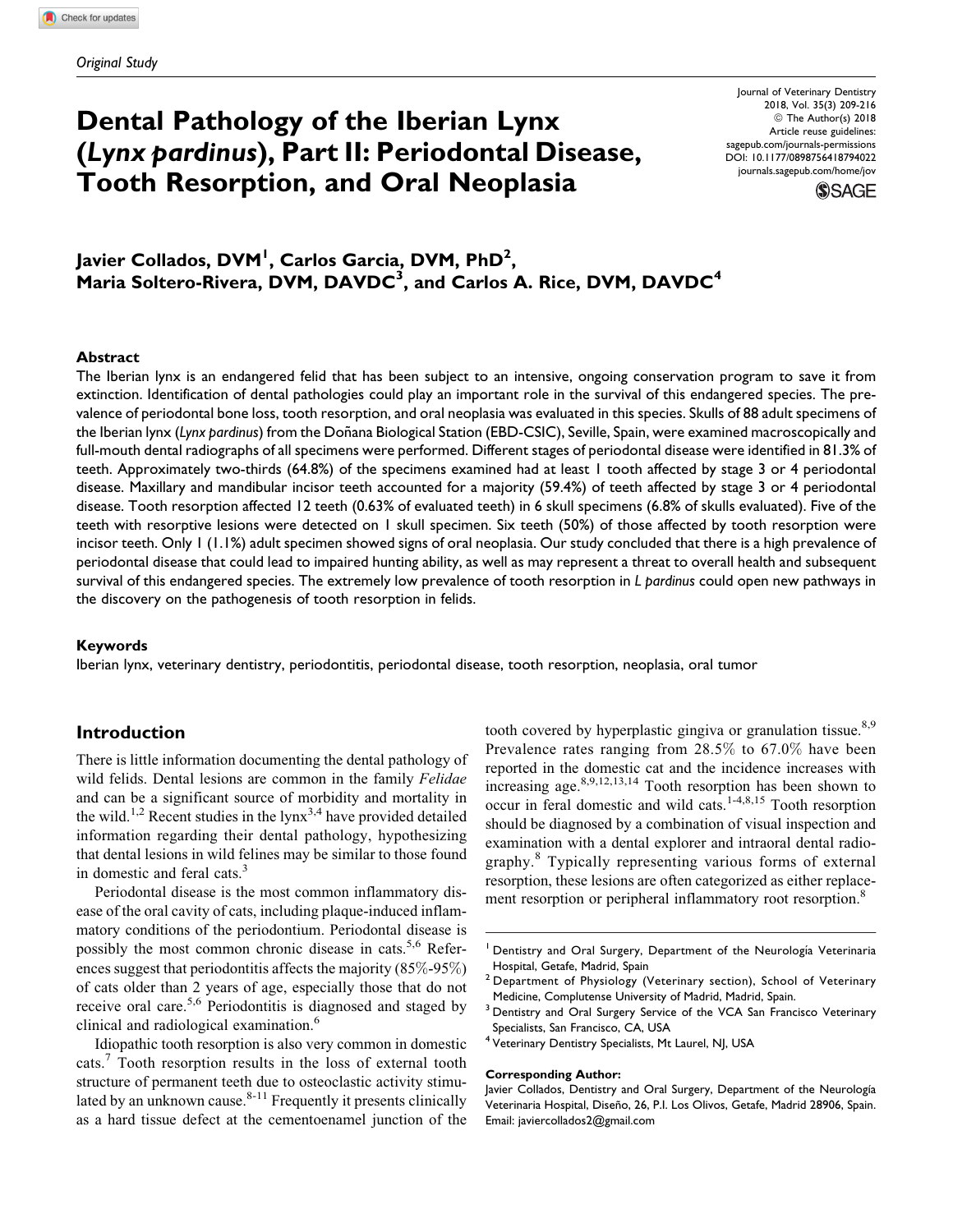| Observation                    | Inclusion Criteria                                                                                                                                                                                                                                                                                                                                  |
|--------------------------------|-----------------------------------------------------------------------------------------------------------------------------------------------------------------------------------------------------------------------------------------------------------------------------------------------------------------------------------------------------|
| Periodontal disease<br>stage 2 | Early periodontal disease; less than 25% of attachment loss or, at most, there is a stage I furcation involvement in<br>multirooted teeth. The loss of periodontal attachment is less than 25% measured by radiographic determination of<br>the distance of the alveolar margin from the cementoenamel junction relative to the length of the root. |
| Periodontal disease<br>Stage 3 | Moderate periodontal disease; 25%-50% of attachment loss as measured by radiographic determination of the<br>distance of the alveolar margin from the cementoenamel junction relative to the length of the root, or there is a<br>stage 2 furcation involvement in multirooted teeth.                                                               |
| Periodontal disease<br>stage 4 | Advanced periodontal disease; more than 50% of attachment loss as measured by radiographic determination of the<br>distance of the alveolar margin from the cementoenamel junction relative to the length of the root, or there is a<br>stage 3 furcation involvement in multirooted teeth.                                                         |
|                                | Tooth resorption stage 2 Moderate dental hard tissue loss (cementum or cementum and enamel with loss of dentin that does not extend to<br>the pulp cavity).                                                                                                                                                                                         |
| Tooth resorption stage 3       | Deep dental hard tissue loss (cementum or cementum and enamel with loss of dentin that extends to the pulp<br>cavity); most of the tooth retains its integrity.                                                                                                                                                                                     |
|                                | Tooth resorption stage 4 Extensive dental hard tissue loss (cementum or cementum and enamel with loss of dentin that extends to the pulp<br>cavity); most of the tooth has lost its integrity.                                                                                                                                                      |
|                                | Tooth resorption stage 5 Remnants of dental hard tissue are visible only as irregular radiopacities.                                                                                                                                                                                                                                                |
| Oral neoplasia                 | Evidence of aggressive and extensive bone lysis combined or not with new bone formation; extensive dental hard<br>tissue loss.                                                                                                                                                                                                                      |

Table 1. Stage of Periodontal Disease, Tooth Resorption, and Oral Neoplasia and Inclusion Criteria.

Neoplasms arising in the oral cavity of cats are relatively common. Reports suggest that the most common feline oral neoplasm is squamous cell carcinoma.<sup>16,17</sup> Marked bone lysis combined with new bone formation are frequent findings detected radiographically in patients with oral squamous cell carcinoma.

The aim of this study was to provide detailed information regarding the prevalence of periodontal disease, tooth resorption, and oral neoplasia of the endangered Iberian lynx  $(Lynx)$ pardinus) and compare them with results of similar studies assessing  $Lynx$  rufus californicus<sup>3</sup> and studies of tooth resorption in the Swedish Eurasian lynx  $(Lynx\ lynx)$ .<sup>4</sup> Results of our study can provide new insight for conservation programs of wild and captive Iberian lynx.

## Material and Methods

Macroscopic examination of 88 skull specimens from the Doñana Biological Station (EBD-CSIC), Seville, Spain was undertaken. Collections of skulls were obtained from carcass recovery, and donations from the public and other institutions, from 1954 to 2013.

Each skull had been previously labeled with a unique catalog number (EBD), the collection date, collection location and age, sex, and cause of death of the animal, when known. Each skull specimen was categorized as "young adult" (up to 18 months of age), "adult" (range from 18 months to 4 years of age), and "senior adult" (more than 4 years of age). Age status of the skulls was determined based on known age of death and the stage of development of the teeth evaluated through dental radiography. "Juveniles" (with presence of deciduous or mixed dentition) were previously excluded from the study.

The teeth and surrounding bony tissues were inspected with a probe/explorer, $a$  according to predefined criteria (Table 1),<sup>1-3,15,18</sup> similar to those established by the American Veterinary Dental College.19,20 In order to confirm and classify certain lesions, full-mouth dental radiographs were also obtained.

Periodontal disease was classified based on the degree of severity of attachment loss according to predefined criteria established by the American Veterinary Dental College,<sup>19</sup> modified and adapted to the present study. "Stage 1 periodontitis," referring to gingivitis, was excluded as this could not be evaluated in the studied skull specimens.

Tooth resorption was classified based on the severity of the resorption according to predefined criteria established by the American Veterinary Dental College.<sup>20</sup> The presence of findings compatible with oral neoplasm was also recorded.

The second part of the study included obtaining full-mouth intraoral dental radiographs of the skulls to confirm and classify detected lesions. The diagnostic value of full-mouth radiography in this species was also assessed. $2<sup>1</sup>$  Radiographs were obtained using a portable handheld dental X-ray unit, $\frac{b}{b}$  size 2 intraoral direct digital sensor, $c$  and a veterinary diagnostic imaging software.<sup>d</sup> Radiographic views were obtained following the small animal radiographic set technique description of the American Veterinary Dental College, $^{22}$  resulting in 10 maxillary and mandibular radiographic views. Additional modified views were obtained for adequate and accurate assessment of areas of special interest. Once the radiographs were obtained, each radiograph was evaluated independently and then compared with the findings of the gross examination. Findings of the macroscopic and radiographic examinations were documented.

The prevalence of dental lesions was compared between skulls from animals of different ages and sex. SAS software, version  $9.4^e$  was used for logistic regression analyses. Significance was calculated using the Pearson  $\chi^2$  test and the Wilcoxon (rank sums) test.  $P < .05$  was considered significant.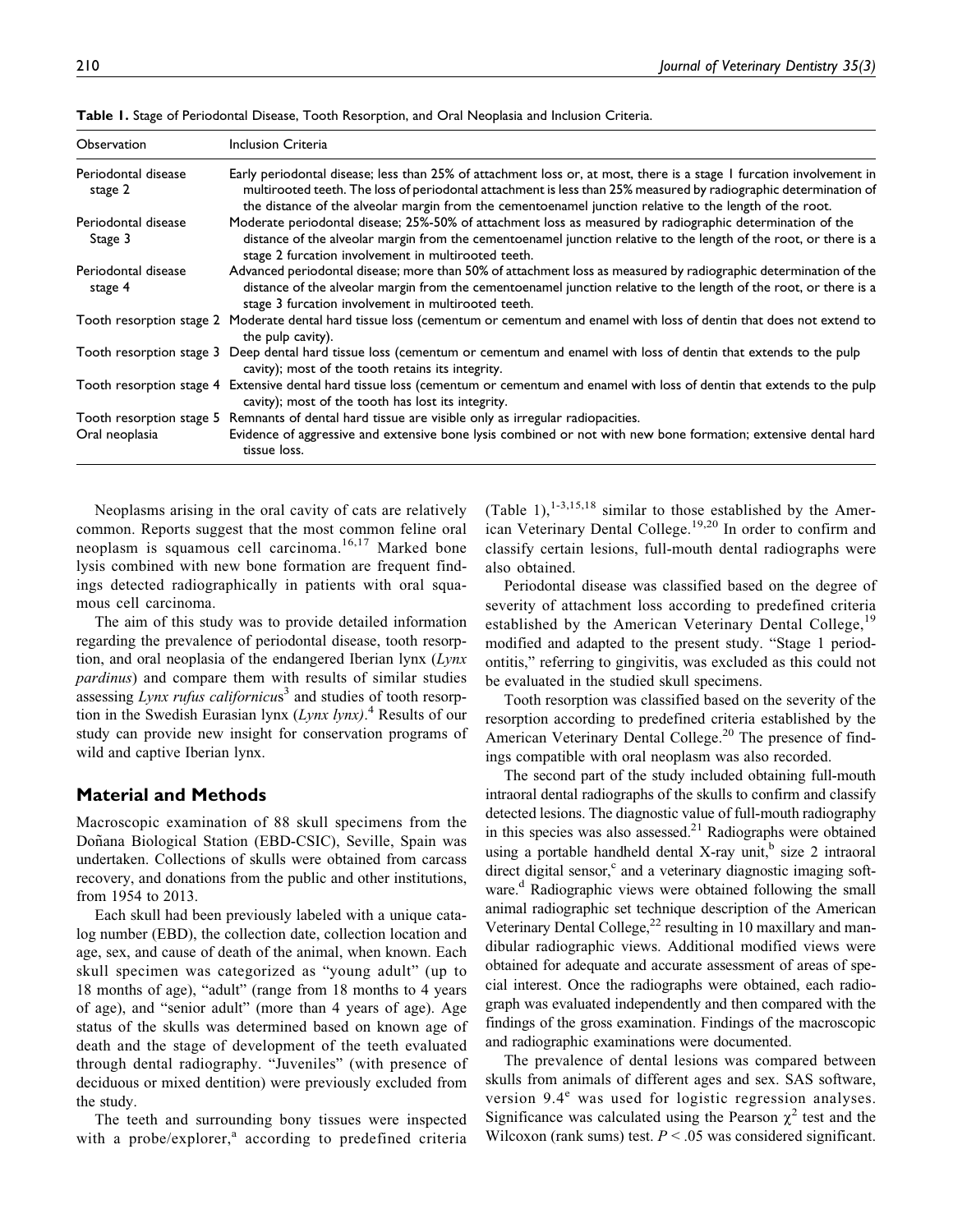

Figure 1. (A) Gross and (B) radiographic appearance of stage 2 periodontal disease on the lingual aspect of the right mandibular fourth premolar tooth (lingual view) in a senior adult unknown sex Iberian lynx skull (arrows).



Figure 2. (A) Gross and (B) radiographic appearance of stage 3 periodontal disease of the left maxillary third and fourth premolar teeth in a senior adult male Iberian lynx skull.

# **Results**

Of the 88 skull specimens evaluated, 48.9% were from male Iberian lynx,  $33.0\%$  were from female Iberian lynx, and  $18.1\%$ were from animals with an unknown gender.

Senior adult Iberian lynx skull specimens comprised 55.7% of the skulls examined, adult Iberian lynx skull specimens comprised 20.4% of the skulls examined, while young adult Iberian lynx skull specimens comprised 23.9% of the skulls examined.

# Periodontal Disease

The total number of teeth available for periodontal examination was 1892 (76.8%), out of a potential total of 2464 teeth. Periodontal bone loss was assessed in 81.3% of teeth examined. The majority  $(64.8\%)$  of the specimens examined had at least 1 tooth affected by stage 3 or 4 periodontal disease. Stage 2 periodontal disease (Figure 1) accounted for 63.1% of evaluated teeth, stage 3 periodontal disease (Figure 2) accounted for 17.4% of evaluated teeth, and stage 4 periodontal disease (Figure 3) accounted for 0.85% of evaluated teeth.

The maxillary and mandibular incisor teeth accounted for most teeth (59.4%) affected by stage 3 or 4 periodontal disease.

In this same category, the maxillary premolar and molar teeth accounted for 18.6%, the mandibular premolar and molar teeth accounted for 10.4%, the maxillary canine teeth accounted for 6.1%, and the mandibular canine teeth accounted for 5.5% of teeth.

Senior adult Iberian lynx specimens were more likely to have periodontal disease than the group of young adult and adult specimens ( $P < .0001$ ). There were no significant differences in prevalence of periodontal disease when comparing males and females.

## Tooth Resorption

The total number of teeth available for idiopathic tooth resorption examination was 1915 (77.7%), out of a potential total of 2464 teeth. Tooth resorption affected 12 teeth (0.63% of evaluated teeth) in 6 skull specimens (6.8% of skulls evaluated); 6 of these were the maxillary incisor teeth (Figure 4), 3 of these were the maxillary third premolar teeth (Figure 5), 2 of these were the mandibular third premolar teeth (Figure 6), and 1 of these was the maxillary fourth premolar tooth (Figure 7). Five of the teeth with resorptive lesions were detected on a single skull. Stage 2 tooth resorption was detected in 2 mandibular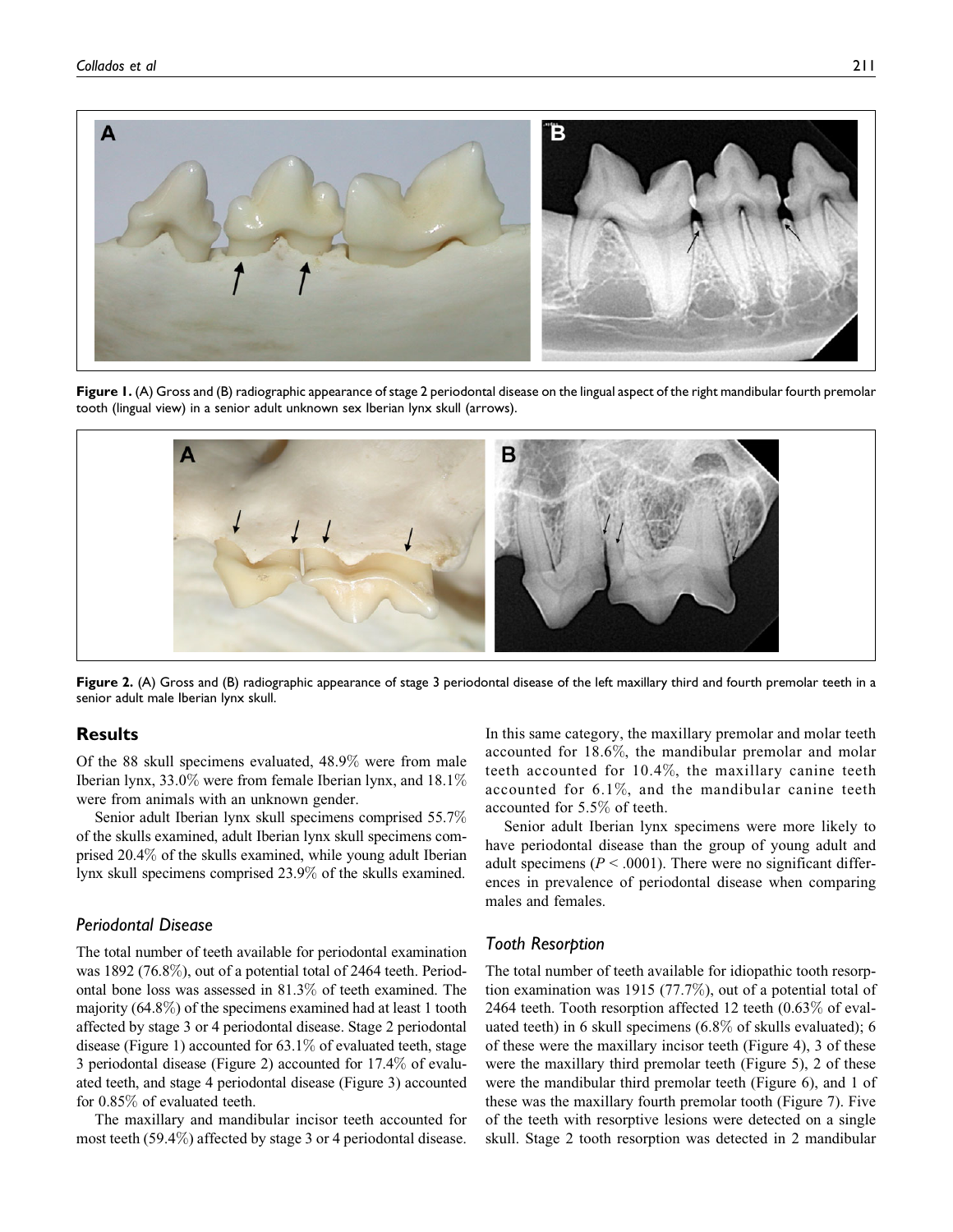

Figure 3. (A) Gross and (B) radiographic appearance of stage 4 periodontal disease (arrows) of the right and left mandibular first incisor teeth in a young adult unknown sex Iberian lynx skull.



Figure 4. (A) Gross and (B) radiographic appearance of stage 4 tooth resorption of the right maxillary third incisor tooth (arrow) in a senior adult female Iberian lynx skull.



Figure 5. (A) Gross and (B) radiographic appearance of stage 2 tooth resorption of the right maxillary third premolar tooth (palatal view) in a senior adult male Iberian lynx skull (arrow).

third premolar teeth and only 1 maxillary incisor tooth. Stage 3 tooth resorption was detected in the maxillary fourth premolar tooth. Stage 4 tooth resorption was detected in 1 maxillary incisor tooth, 1 mandibular incisor tooth, and 2 mandibular third premolar teeth. Tooth resorption stage 5 was detected in 2 maxillary incisor teeth, 1 maxillary third premolar tooth, and 1 mandibular third premolar tooth. Tooth resorption was detected in 5 senior adults (3 male and 2 female) and 1 adult female Iberian lynx specimen. There were no significant differences in prevalence between the age groups and genders.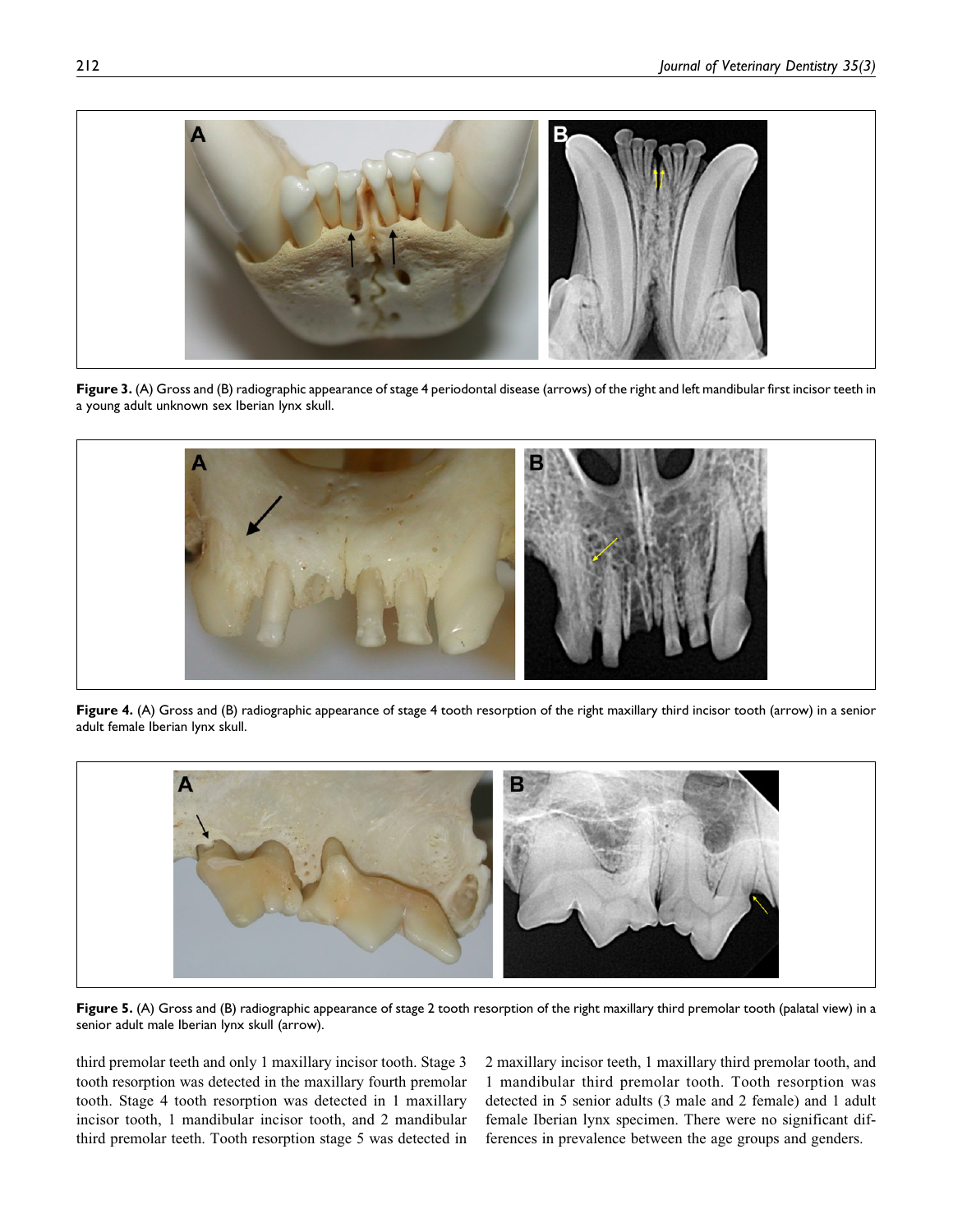

Figure 6. (A) Gross and (B) radiographic appearance, bisecting angle, and (C) radiographic appearance, parallel technique, of stage 5 tooth resorption of the right mandibular third premolar tooth in a senior adult male Iberian lynx skull (arrows).



Figure 7. (A) Gross and (B) radiographic appearance of stage 3 tooth resorption of the right maxillary fourth premolar tooth (palatal view) in a senior adult male Iberian lynx skull (arrow). Also note the presence of a complicated crown–root fracture of the right maxillary third premolar tooth (asterisks).



Figure 8. (A) Gross and radiographic (B) appearance of suspect oral neoplasia on the rostral third of both mandibles with extensive bone lysis with mild periosteal bone formation in a senior adult male Iberian lynx skull (arrows).

# Oral Neoplasia

Only 1 adult male specimen showed signs of oral neoplasia on the rostral third of both mandibles (Figure 8), from the left

mandibular third premolar tooth to the right mandibular third premolar tooth. Extensive bone lysis combined with mild periosteal new bone formation was detected in this area.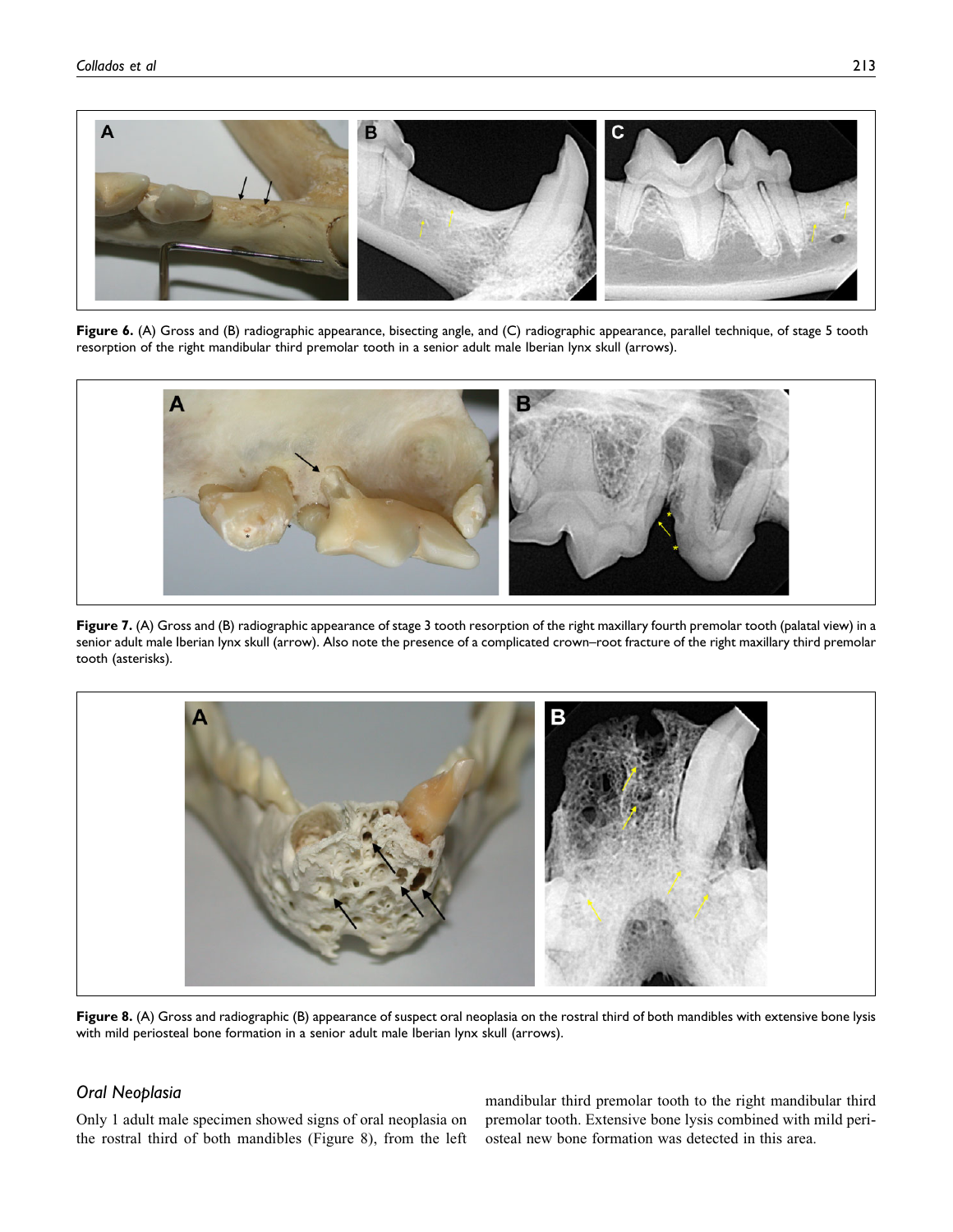

Figure 9. (A) Gross and (B) radiographic appearance of the right maxillary third incisor tooth with severe attrition/abrasion of the right maxillary first and second incisor teeth. The left maxillary first incisor tooth exhibits severe attrition/abrasion or root fracture with external root resorption, in a senior adult unknown sex Iberian lynx skull (arrows). Note the left maxillary canine tooth with suspected artifactual damage (asterisk).

## **Discussion**

The Doñana Biological Station (EBD-CSIC) has the most unique collection of Iberian Lynx  $(L \text{ }partial)$  skull specimens in the world. The collection dates of the skulls ranged from 1954 to 2015. The skulls were obtained from carcass recovery, individual and public collections, and other wildlife care and government institutions. Ample information was available from most of the skull specimens examined.

It is important to take into consideration that the number of skull specimens included in this study ( $n = 88$ ) represents 21.7% of the adult population of the Iberian Lynx in the Iberian Peninsula in 2015. These data imply that even small percentages in the obtained results may be representative. Every single effort to prevent or treat dental pathologies in this species would have decisive effects in the ongoing conservation efforts in this endangered species.

Periodontal bone loss was commonly detected in the present study, affecting 81.3% of teeth evaluated as in previous studies in domestic cats.<sup>5</sup> The majority (64.8%) of the skull specimens had at least 1 tooth affected by stage 3 or 4 periodontal disease. In the study of dental pathology in the California bobcat  $(L)$ *rufus californicus*),<sup>3</sup> periodontal disease affected 7.5% of teeth and 56.0% of specimens. The Iberian lynx had a higher prevalence of periodontal disease and percentage of teeth affected when comparing this population of the California bobcat. One of the possible reasons for this discrepancy can be the different inclusion parameters in both studies, with our study being based on the predefined criteria of periodontal disease established by the American Veterinary Dental College.<sup>19</sup>

The teeth most commonly affected with stage 3 and 4 periodontal disease were the maxillary and mandibular incisor teeth. In the study of dental pathology in the California bobcat, the teeth most commonly affected with periodontal disease were the maxillary fourth premolar tooth and the mandibular first molar tooth in all cases of periodontal disease. $3$  In both studies, adult bobcat and senior adult and adult Iberian lynx were more likely to have periodontal disease than young adult bobcats and Iberian lynx, respectively.<sup>3</sup>

Consequences of periodontitis may potentially adversely affect hunting and consuming capabilities, so it has to be taken into consideration in international conservation programs.

Etiology and pathogenesis of different types of tooth resorption are still not clear. External root resorption is classified as surface, replacement, or inflammatory.<sup>8</sup> Surface resorption is self-limiting, reversible, and caused by minor trauma. Replacement resorption results in replacement of the dental hard tissue by bone. Inflammatory resorption is a consequence of inflammation in adjacent tissues, being either peripheral inflammatory root resorption (by osteoclast-activating factors provided by an inflammatory lesion in the adjacent periodontal tissues) or external or internal inflammatory root resorption (stimulated by inflamed or necrotic pulp due to dental trauma).<sup>8</sup> In our study, external inflammatory root resorption (presumably caused by dental trauma as complicated dental fractures and attrition/abrasion with severe exposure of dentin and pulp exposure) was detected (Figures 9 and 10), but these cases were not considered to be true cases of idiopathic root resorption since etiology was apparent.

Tooth resorption detected frequently in cats,  $8,9,12,13,14$  and those described in this study of Iberian lynx are included either in replacement resorption or peripheral inflammatory root resorption categories. Tooth resorption affected 12 teeth  $(0.63\%$  of evaluated teeth) in 6 skull specimens  $(6.8\%$  of skulls specimens evaluated) of the Iberian lynx. A higher prevalence rate was found in the study of dental pathology in the California bobcat (L. rufus californicus),<sup>3</sup> where tooth resorption was found in 73 teeth (1.0% of teeth examined), and 9.4% of specimens. In a study of root resorption in the Swedish Eurasian Lynx  $(L \text{ } lynx)$ ,<sup>4</sup> radiographic signs of root resorption were not observed, except 1 case of external inflammatory root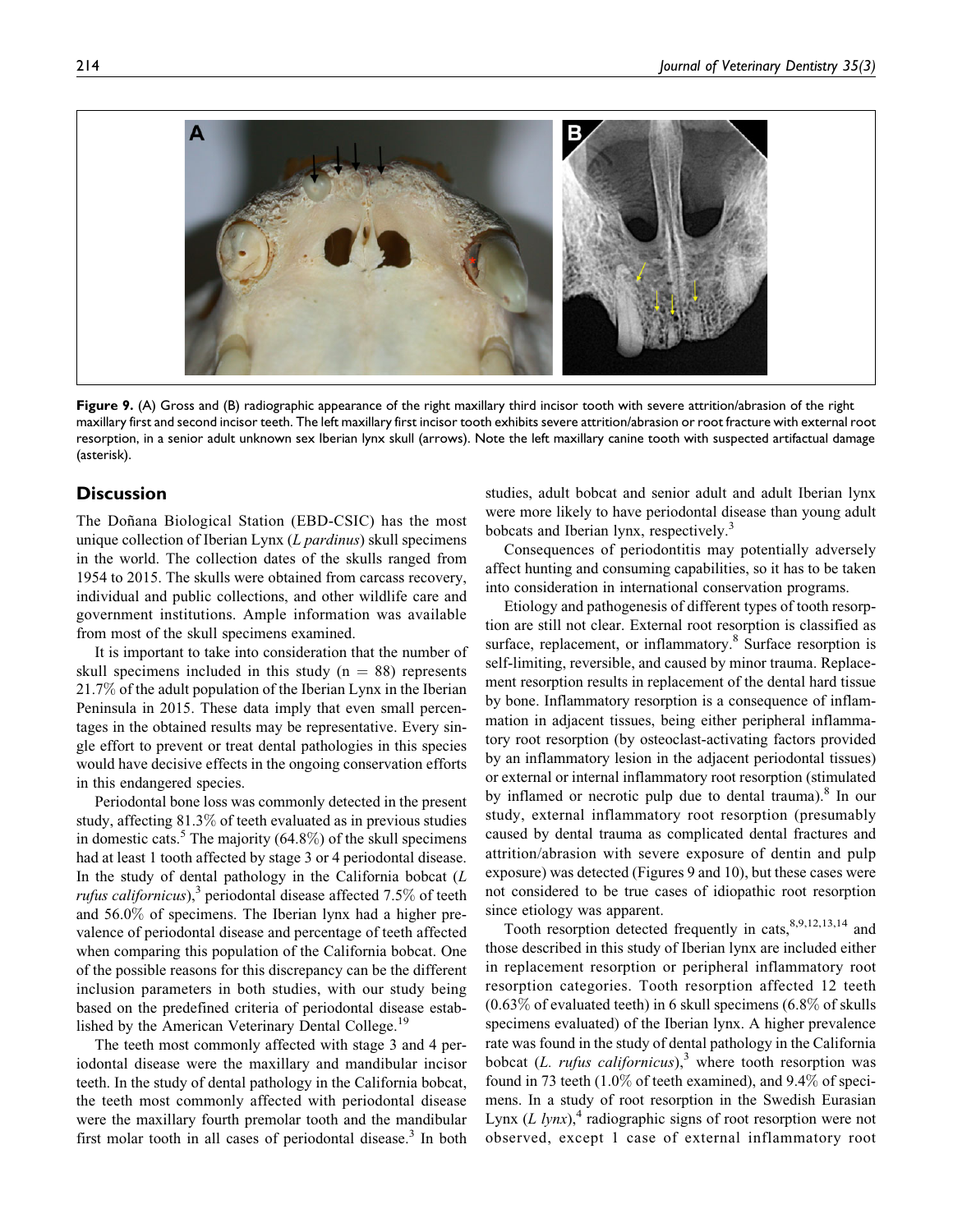

Figure 10. Radiograph of the right mandibular canine tooth with endodontic disease including external root resorption (arrows) as a result of a complicated crown–root fracture in a senior adult female Iberian lynx skull.

resorption associated with a periapical lucency on a fractured left maxillary canine tooth. Higher prevalence was found in studies of dental pathology in other wild felids such as the California Mountain Lion (*Puma concolor couguar*),<sup>14</sup> where tooth resorption was identified in 1.2% of teeth studied and  $11.0\%$  of specimens, or in the study of feral cats,<sup>2</sup> where tooth resorption affected 1.2% of teeth and 14.3% of the population studied. In domestic cats, it has been estimated that tooth resorption affects anywhere between 20% and 67% of domestic cats.<sup> $2,8,9,13,23$ </sup> In one study of the incidence of tooth resorption in a clinically healthy population of 228 domestic cats using a combination of clinical examination and radiography, the prevalence of tooth resorption was 29%.<sup>13</sup>

The extremely low prevalence of tooth resorption in the Iberian lynx stands out when compared to other studies that include oral examination and intraoral radiographs in wild felids<sup>2,3,15,24</sup> and domestic cats.<sup>13</sup> The only exception is the study of the Swedish Eurasian Lynx  $(L lynx)^4$  where idiopathic tooth resorptions were not found. The number of specimens of the Swedish Eurasian Lynx study is lower  $(n = 46)$  and specimens were obtained in a narrow window of time (1996-1998).

One study of the normal morphology and mineralization of feline teeth demonstrated that scanning electron microscopy is ideally suited for high-resolution analysis of the entire surface of feline teeth. $25$  Studies to confirm the findings of idiopathic root resorption in the Iberian lynx and other wild felids by analysis using backscattered scanning electron microscopy may be worthwhile, similar to those performed in domestic cats.<sup>26</sup>

The Iberian lynx may provide clues regarding the etiology of root resorption. The fairly controlled living conditions of the Iberian lynx (strict feeding specialists, specific and limited environment and location) makes it an excellent candidate for these studies. Increased blood levels of vitamin D in this species has been implicated as a potential cause in studies in domestic cats<sup>11,27</sup> and humans.<sup>28</sup> The Iberian lynx is a strict

feeding specialist, with the European rabbit (Oryctolagus cuniculus) being the basis of its diet. Since cats are unable to synthesize vitamin D in their skin, diet is an important role if vitamin D plays a role in the etiology of external tooth resorption. Further studies should be developed to determine the influence of these factors on tooth resorption.

Only 1 adult male specimen showed signs of oral neoplasia on the rostral third of both mandibles, including extensive bone lysis and mild periosteal new bone formation. To the authors' knowledge, this is the first time that oral neoplasia is referenced in the Iberian lynx, with a low prevalence of 1.1% of skull specimens evaluated. Individual case reports of oral squamous cell carcinoma in Lynx rufus and Lynx canadensis have also been described in the literature.<sup>29,30</sup>

In conclusion, the Iberian lynx exhibits a high prevalence of periodontal bone loss and a very low prevalence of tooth resorption and oral neoplasia. International conservation programs may take into consideration these features and develop actions to specifically study these dental pathologies of the Iberian lynx, specifically to confirm the low prevalence of tooth resorption and whether this species can be helpful to determine the etiology of tooth resorption as seen in domestic and wild felids.

## Acknowledgments

The authors would like to thank Dr Carlos Ibañez, T. García and M. R. Sampere of the Doñana Biological Station (EBD-CSIC) for making their skull collection available for this study. Thanks are also due to Dr A. Rivas of the "El Acebuche" Iberian lynx Breeding Centre, Huelva, Spain, for his comments of findings detected in our study and sharing his experience from the Breeding Centre. Finally, we would like to thank R. Garcia from Computing Services and Research Support at the Complutense University of Madrid, Spain, for his support on the statistical analysis.

### Declaration of Conflicting Interests

The author(s) declared no potential conflicts of interest with respect to the research, authorship, and/or publication of this article.

#### Funding

The author(s) received no financial support for the research, authorship, and/or publication of this article.

#### Materials

- a. Color-Coded Expro 23/CP-11, XP23/116; Hu-Friedy Mfg Co, Chicago, Illinois.
- b. Nomad Handheld X-Ray System; Aribex, Inc, Orem, Utah, USA.
- c. Sopix SD sensor size 2; Satelec—Acteon, Acteon Medico-Dental Iberica, Sentmenat, Barcelona, Spain.
- d. Sopro Imaging VET 2.10; Satelec—Acteon, Acteon Medico-Dental Iberica, Sentmenat, Barcelona, Spain.
- e. SAS software, version 9.4; SAS Institute Inc, Chicago, Illinois.

### **References**

1. Verstraete FJ, Van Aarde RJ, Nieuwoudt BA, Mauer E, Kass PH. The dental pathology of feral cats on Marion Island, part I: congenital, developmental and traumatic abnormalities. J Comp Path. 1996;115(3):265-282.